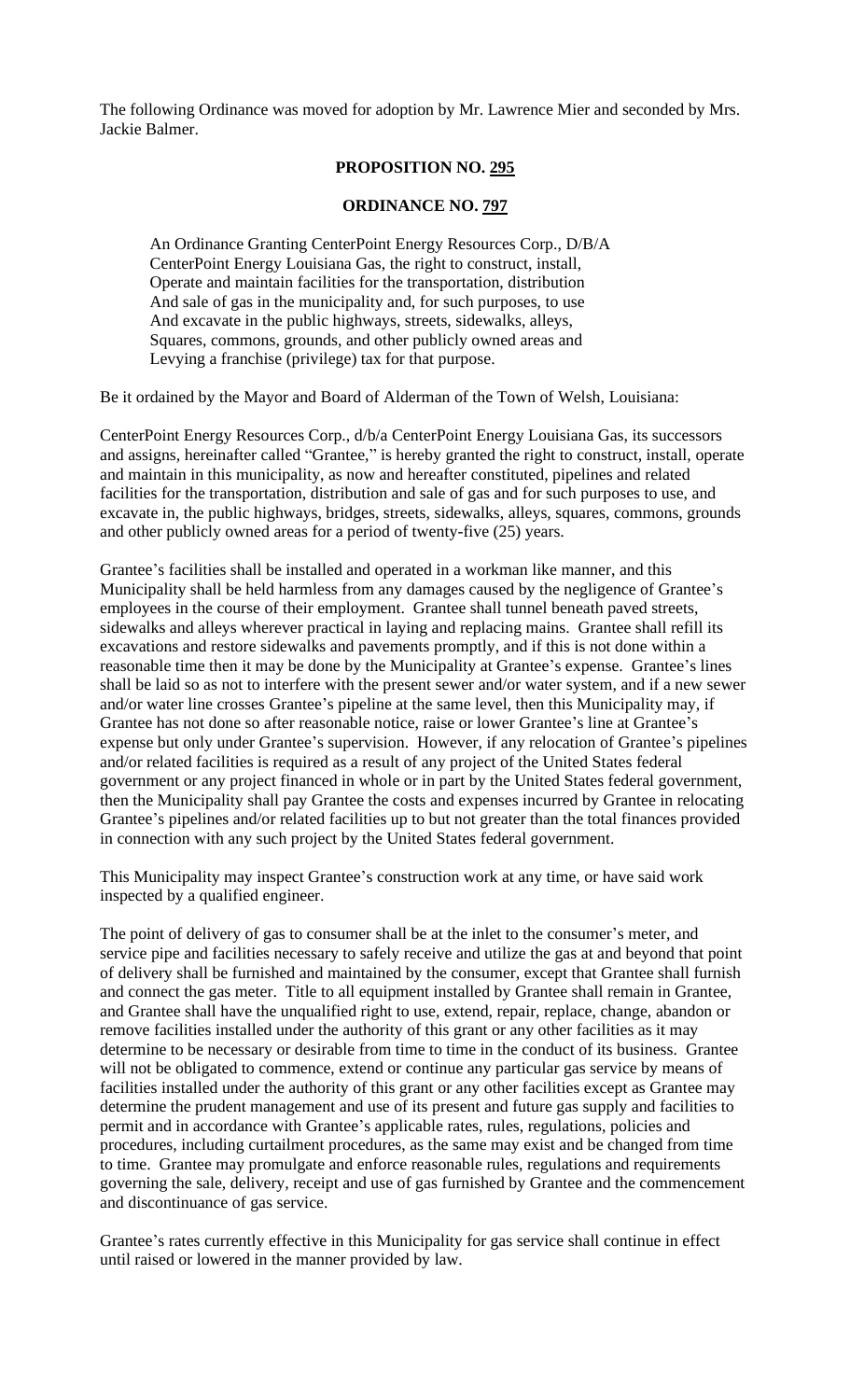In consideration of this grant, beginning on the date Grantee files its written acceptance of this ordinance and thereafter for as long as this ordinance remains in effect in accordance with its terms, Grantee shall pay to the Town of Welsh four percent (4%) of Grantee's gross receipts from gas sales to residential and commercial customers located inside the city limits. If the total amount of all such taxes, fees, levies or charges for which Grantee is liable exceeds the 4% percent gross proceeds of such revenues, the amount in excess of such 4% percent shall be paid to the Town of Welsh by the Grantee. Amounts due hereunder shall be computed annually, and payments shall be made within thirty (30) days after the expiration of the year with respect to which payment is due.

This franchise ordinance will not be effective unless it is accepted by Grantee by written notice delivered or mailed to the Mayor within 90 days after the date of its passage and publication as required by law.

The provisions hereof are intended to be separate and severable, and the holding of any portion hereof to be invalid shall not affect the other portions.

After public hearing was held on the above ordinance, the title having been read and the ordinance considered for adoption the vote was taken and the following result was:

Vote by roll call follows:

Yeas: Andrea King, Lawrence Mier, Colby Perry, Jackie Balmer

Nays: None

Abstaining: None

Absent: Rodney Trahan

PASSED, APPROVED AND ADOPTED by the Mayor and Board of Aldermen on this  $\_4th$  day of  $\_August$ , 2020.

## CAROLYN LOUVIERE - MAYOR

\_\_\_\_\_\_\_\_\_\_\_\_\_\_\_\_\_\_\_\_\_\_\_\_\_\_\_\_\_\_\_\_\_\_\_

ATTEST:

\_\_\_\_\_\_\_\_\_\_\_\_\_\_\_\_\_\_\_\_\_\_\_\_\_\_\_\_\_ EVA C. KIBODEAUX Town Clerk

I certify that the foregoing ordinance was presented to the Mayor by me on \_\_\_\_\_\_\_\_\_\_, 2020.

# EVA C . KIBODEAUX, CLERK

\_\_\_\_\_\_\_\_\_\_\_\_\_\_\_\_\_\_\_\_\_\_\_\_\_\_\_\_\_\_

I acknowledge receipt of the above ordinance from the clerk on \_\_\_\_\_\_\_\_\_\_, 2020.

### \_\_\_\_\_\_\_\_\_\_\_\_\_\_\_\_\_\_\_\_\_\_\_\_\_\_\_\_\_ CAROLYN LOUVIERE, MAYOR

I hereby \_\_\_\_\_\_\_\_\_ the ordinance on this \_\_\_\_\_ day of \_\_\_\_\_\_\_\_\_\_, 2020.

#### \_\_\_\_\_\_\_\_\_\_\_\_\_\_\_\_\_\_\_\_\_\_\_\_\_\_\_\_\_\_ CAROLYN LOUVIERE, MAYOR

I certify the above ordinance was received by me from the Mayor on  $\frac{2020}{\ldots}$